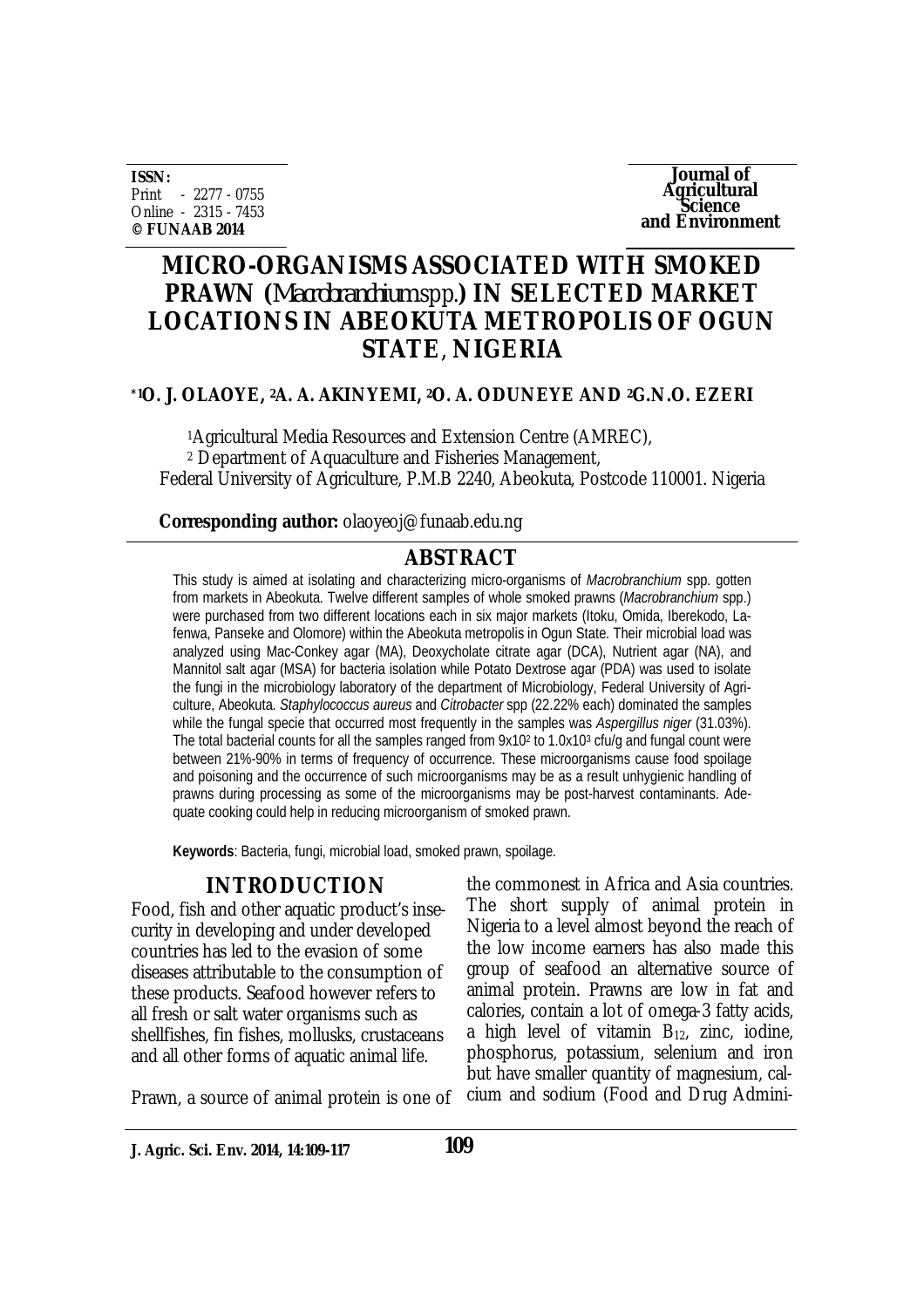stration, FDA, 2007). Shrimp continues to represent one of the safest forms of muscle protein consumed in the world. Amongst seafood, it is possibly the least problematic product in terms of reported illnesses per volume consumed (Otwell and George, 2010).

In order to prevent spoilage and increase shelf life of fresh prawn, value adding through further processing (e.g. smoking) is necessary. Smoking is one of the traditional fish processing methods aimed at preventing or reducing post-harvest losses. Unfortunately, much of the prawn smoked today is exposed to smoke just long enough to provide the desired flavor with little if any drying (Chinivasagama *et al.*, 1996; Piggot, 2009), making the prawns suceptible to spoilage. Processing of a fish species and shell fish inevitably entails a storage period for the finished product prior to marketing and consumption. Since fish are composed of perishable nutrients, storage period should be kept to a minimum with adequate storage conditions provided so as to prevent deteriorative changes occurring through oxidative damage and/or microbial, insect or rodent infestation. The most important environmental factors governing the storage or shelf life of fish are ambient temperature and humidity. These factors dictate the rate at which chemical changes take place (Daramola *et al.,* 2007). In the present research an attempt has been made to investigate the micro-organisms associated with smoked prawn (*Macrobranchium spp.*) in selected market locations in Abeokuta metropolis of Ogun State.

## **MATERIALS AND METHODS The Study Area**

The study was carried out in Abeokuta metropolis, comprising of Abeokuta North

and Abeokuta South Local Government Areas of Ogun State in Nigeria. Good majorities of the people in these local government areas are farmers, traders and civil servants as well as non-farm workers. Abeokuta metropolis has a hot humid climate with annual rainfall of about 1200mm. It is in the tropical rain forest zone of Nigeria. The rural farming population estimated for Abeokuta metropolis as at 1993 was 34,262 and this gives a projected figure of 55,431 by the year 2010, given the population growth rate of 2.83 percent (OGADEP, 1993; FGN, 1997; FMA, 1997). The study area is part of Abeokuta zone as classified by Ogun State Agricultural Development Programme (OGADEP). The state has a total water surface area of 2,237,000 hectares (Ita *et al*., 1984) and land area of 16,369,370 square kilometers. The Abeokuta zone of unified extension services was purposively selected due to the fact that fish farming business are majorly embarked upon by the people in the zone (Olaoye *et al.*, 2007).

## **Sampling Procedures and Sample size**

Ready-to-eat smoked dried prawns were purchased from 6 different markets; Lafenwa, Olomore, Kuto, Itoku, Iberekodo and Panseke. A total number of 12 samples were collected [2 from each location] and kept in cellophane bags and transported to the laboratory. The samples collected included the carapace, entails and the exoskeleton of the prawn (*Macrobranchium* spp.).

### **Preparation of sample for culture**

Ten (10) grammes of the whole prawn sample for microbiological evaluation were weighed into 9ml of sterile distilled tap water in the bijou bottle. This was done for samples gotten from each location and was taken as the original stocks sample of each market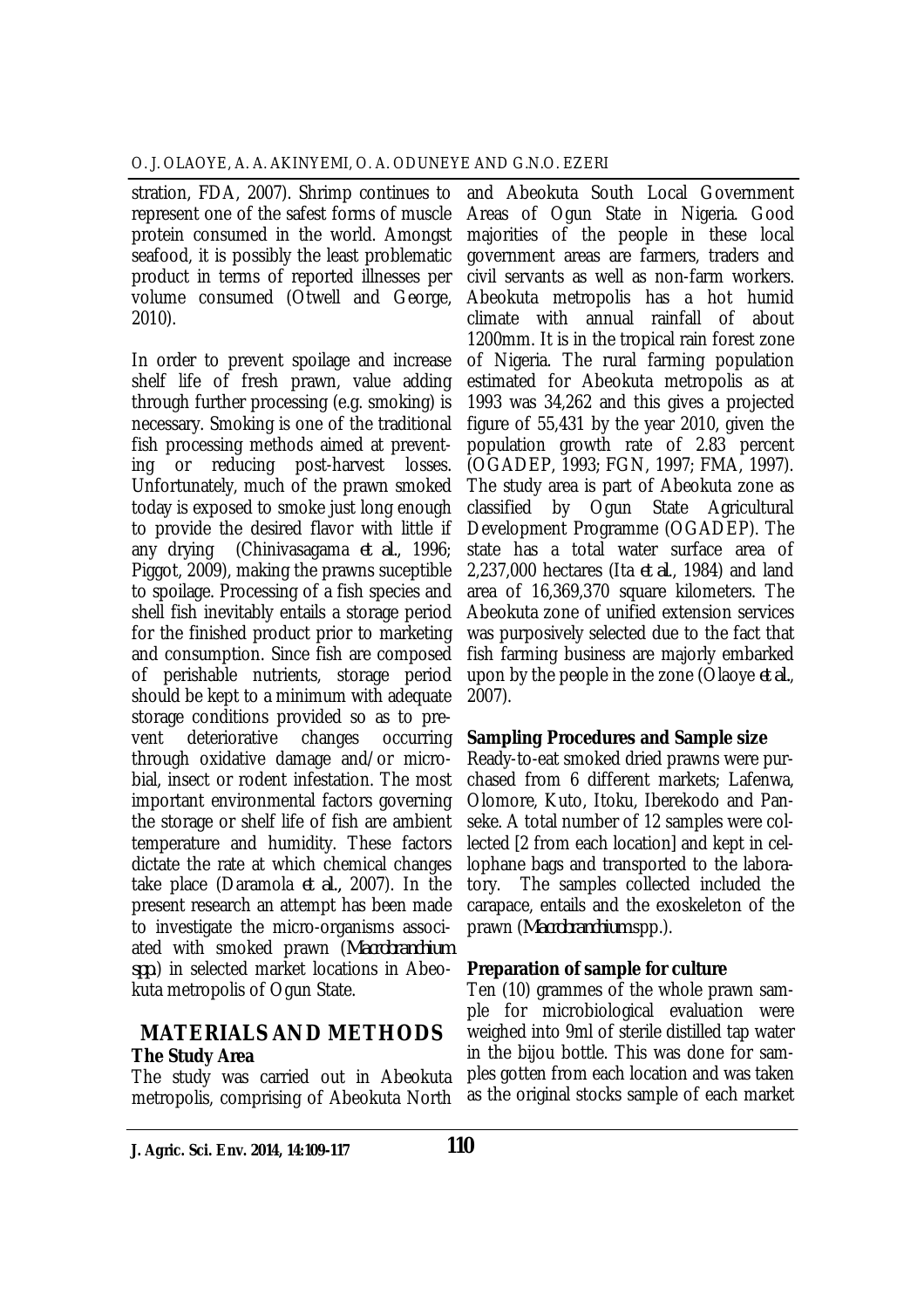location. 1ml of the original stocks solution was poured into 9ml sterile distilled water and mixed thoroughly to give 10-2 of the original sample making a tenfold serial dilution.

### **Isolation and characterization of bacterial isolates**

Samples were inoculated on Mac-Conkey agar (MA), Deoxycholate citrate agar (DCA), Nutrient agar (NA) for isolation of organisms, Mannitol salt agar (MSA) for selective isolation of *Staphylococcus* and Potato Dextrose agar (PDA) for isolation of fungi. Inoculated plates were incubated aerobically for 24hours at 370C while fungal culture plates containing acidified PDA were incubated at 250C for 3-7days.

Colony counts were done using digital unlimited colony counter and counts expressed in coliform forming unit per gram (cfu/g) of the sample. The bacteria colonies were sub cultured on fresh media and identification was done using standard procedure and biochemical tests such as gram staining, catalase test, citrate utilization test, sugar fermentation test, coagulase test, indole test and oxidase test (Fawole and Oso, 2001, Jimoh *et al*., 2009, Olutiola *et al.*, 1991, Taylor and Stone, 2008).

## **Isolation of fungi**

The samples were inoculated on PDA and incubated at room temperature for 3days. After incubation, plates were sub cultured on freshly prepared PDA agar to get pure culture of the organisms (Ibrahim and Rahma, 2009).

## **Identification of fungi**

This was done according to James and Natalie (2001) using cotton blue in lacto-

phenol stain. The identification was done by placing a drop of the stain on a clean slide with the aid of a mounting needle; a small portion of the mycelium from the cultures was removed and placed in a drop of lactophenol. The mycelium was spread on the slide using a needle. A cover slip was gently placed with little pressure to eliminate air bubbles. The slide the mounted and viewed under x10 and x40 objective lenses respectively. The species observed were identified according to Cheesbrough (2000), Ibrahim and Rahma, (2009).

## **Data Analysis**

The data from this study were analysed using Microsoft Excel and Statistical Package for Social Sciences (SPSS) and further presented using tables, percentages and figures.

## **RESULTS AND DISCUSSION**

The total count (in CFU/g) of bacteria and fungi present in the ready-to-eat prawns is given in Table 1. The total counts were generally high and it ranged from 1.1x10<sup>3</sup> to 9x102cfu/g. Samples from locations 1 and 3 (Kuto and Lafenwa) possessed the highest bacteria load (22.04% and 22.95%) respectively; locations 2 and 5 (Iberekodo and Olomore) had the least bacteria load of 10.63% & 9.56% respectively.

Though, location 3 had a higher bacterial load as compared with location 1 but there was no significant difference between the bacterial loads of the samples from the two locations. Similarly, location 3 (Lafenwa) had the highest load of fungi (32.89%), followed by samples from location 2 (Iberekodo 22.09%), samples from 4 had the least fungi load.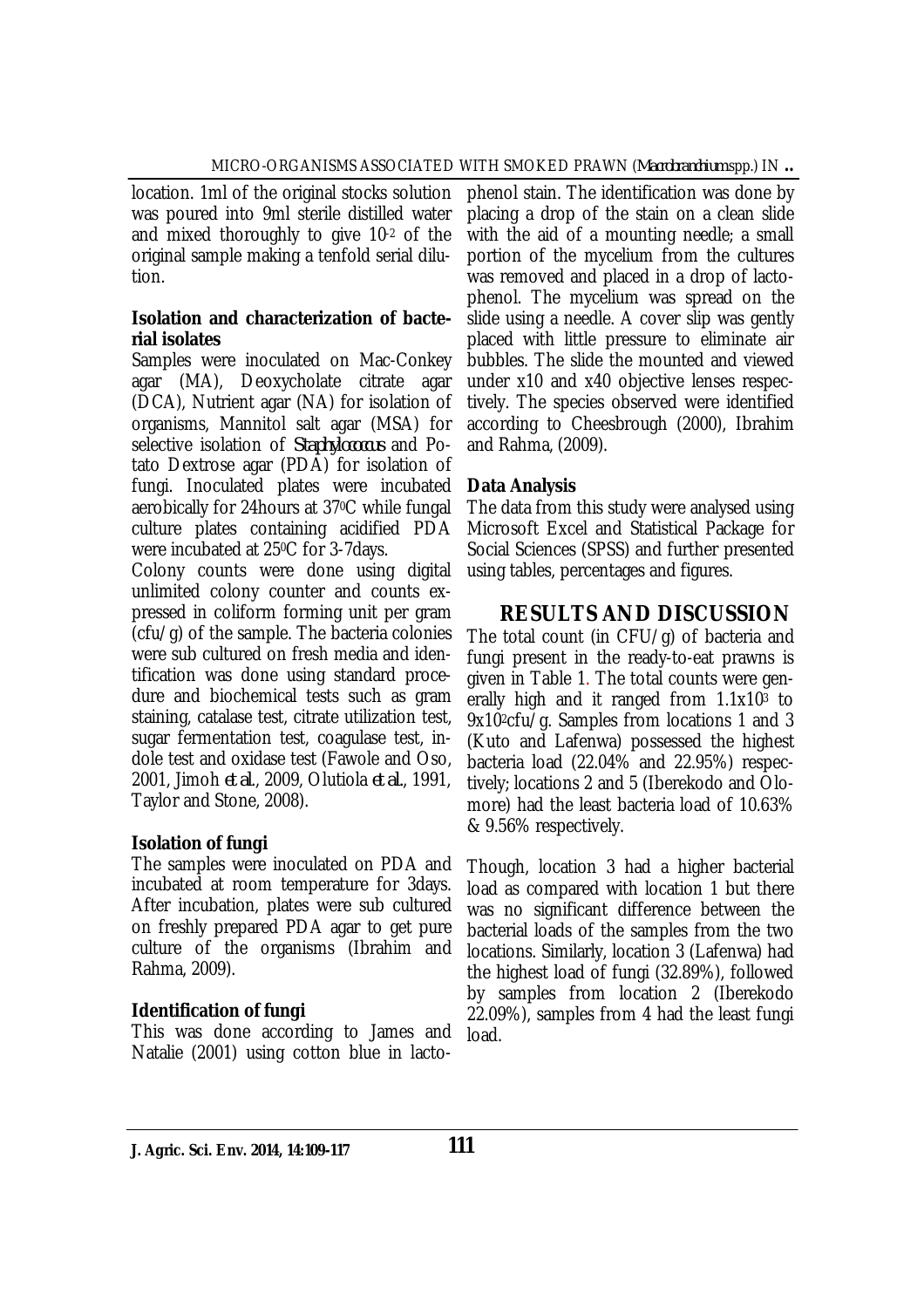| A.niger, Mucor spp ,klebsiella spp, Serattia spp, C.krusei, Rhizopus<br>spp , Klebsiella spp, Serattia spp, C.krusei, Rhizopus spp, A. flavus,<br>S.aureus, Citrobacter spp, A.niger, Serattia spp, Pseudomonas spp,<br>S.aureus, Citrobacter spp, A.niger, Serattia spp, A.oryzae, Penicil-<br>S.aureus, Citrobacter spp, A.niger, Serattia spp, Pseudomonas spp,<br>S.aureus, Citrobacter spp, A.niger, Serattia spp, A.flavus, Proteus<br>S.aureus, Citrobacter spp, A.niger, Serattia spp, A.oryzae, Mucor<br>Serattia spp, Klebsiella spp, Penicillium spp, C. krusei, A. oryzae<br>S.aureus, P.aeriginosa, Penicillium spp, E.coli, Citrobacter spp,<br>S.aureus, P. aeruginosa, Shigella spp, Citrobacter spp, A.niger,<br>S.aureus, P.aeriginosa, E.coli, Citrobacter spp, A.niger, Mucor<br>S.aureus, P. aeriginosa, Shigella spp, Citrobacter spp, A.niger,<br>S.aureus, Citrobacter spp, A.niger, A.oryzae, Penicillium spp,<br>S.aureus, B.cereus, Proteus vulgaris, E.coli, Citrobacter spp,<br>S.aureus, B.cereus, Proteus vulgaris, E.coli, Citrobacter spp,<br>Serattia spp, Klebsiella spp, Penicillium spp, A. Oryzae<br>C.krusei, Mucor spp, B.cereus<br>Penicillium spp, Mucor spp,<br>spp,Pseudomonas spp<br>A.niger, Mucor spp<br>A.niger, Mucor spp<br>lium spp,C.krusei<br>Penicillium spp<br>Penicillium spp<br>spp, A. Flavus<br>vulgaris<br>2.50X 103<br>2.40X 103<br>9.00X 102<br>8.00X 102<br>1.68X 104<br>1.66X104<br>2.10X103<br>2.10X103<br>8.00X102<br>2.66x103<br>2.10x103<br>9.0X102<br>2.40X 103<br>2.30X 103<br>2.40X 103<br>9.00X 102<br>1.63X104<br>2.10X103<br>1.30X102<br>2.10X103<br>2.60x103<br>2.60x103<br>1.2X103<br>9 X 102<br>2.16X 104<br>2.14X 104<br>1.20X 103<br>2.67X 104<br>2.66X104<br>2.86X104<br>1.2 X 103<br>1.20X102<br>2.88X104<br>3.33x104<br>3.10x103<br>1.2X103<br>2.16 X 104<br>2.14X 104<br>1.20X 103<br>2.68X 104<br>1.1 X 103<br>2.64X104<br>2.82X104<br>2.96X104<br>9.00X102<br>9.00X102<br>3.10x103<br>2.90x104<br>3.40X 103<br>3.40X 103<br>8.00X102<br>3.00X 103<br>8.00X 102<br>3.10X103<br>2.00X102<br>1.00X102<br>8.00X102<br>8.00X102<br>2.40x102<br>$2.43 \times 104$<br>9.00X 102<br>00X 102<br>2.00X102<br>3.00X102<br>2.00X102<br>8.00X102<br>7.00X102<br>3.3X 103<br>2.18x104<br>20x104<br>2.9X103<br>$\begin{array}{c} 3.40 \text{ X} \\ 103 \end{array}$<br>∞ं<br>2.14X 104<br>7.00X 102<br>8.00X 102<br>2.13X 104<br>7.00X102<br>2.39X104<br>1.24X104<br>1.22X104<br>2.43X104<br>7.00X102<br>3.00x103<br>2.14x103<br>2.15X104<br>2.14X 104<br>8.00X 102<br>8.00X 102<br>2.42X104<br>1.21X104<br>1.20X104<br>8.00X102<br>1.21X104<br>7.00X102<br>2.14x103<br>2.42x104<br>SIA<br>S <sub>2</sub> A<br>S3A<br>S <sub>4</sub> A<br>SSA<br>SSB<br>S6A<br>SIB<br>S <sub>2</sub> B<br>S3B<br>S4B<br>S6B | Potato dextrose agar, MSA: mannitol salt agar, MA:Mac - Conkey agar, NIL: No count,                                                                              | Sample<br>code | ΧÁ | <b>MSA</b> | МA | PDA | Suspected organism |
|-----------------------------------------------------------------------------------------------------------------------------------------------------------------------------------------------------------------------------------------------------------------------------------------------------------------------------------------------------------------------------------------------------------------------------------------------------------------------------------------------------------------------------------------------------------------------------------------------------------------------------------------------------------------------------------------------------------------------------------------------------------------------------------------------------------------------------------------------------------------------------------------------------------------------------------------------------------------------------------------------------------------------------------------------------------------------------------------------------------------------------------------------------------------------------------------------------------------------------------------------------------------------------------------------------------------------------------------------------------------------------------------------------------------------------------------------------------------------------------------------------------------------------------------------------------------------------------------------------------------------------------------------------------------------------------------------------------------------------------------------------------------------------------------------------------------------------------------------------------------------------------------------------------------------------------------------------------------------------------------------------------------------------------------------------------------------------------------------------------------------------------------------------------------------------------------------------------------------------------------------------------------------------------------------------------------------------------------------------------------------------------------------------------------------------------------------------------------------------------------------------------------------------------------------------------------------------------------------------------------------------------------------------------------------------------------------------------------------------------------------------------------------------------|------------------------------------------------------------------------------------------------------------------------------------------------------------------|----------------|----|------------|----|-----|--------------------|
|                                                                                                                                                                                                                                                                                                                                                                                                                                                                                                                                                                                                                                                                                                                                                                                                                                                                                                                                                                                                                                                                                                                                                                                                                                                                                                                                                                                                                                                                                                                                                                                                                                                                                                                                                                                                                                                                                                                                                                                                                                                                                                                                                                                                                                                                                                                                                                                                                                                                                                                                                                                                                                                                                                                                                                                   |                                                                                                                                                                  |                |    |            |    |     |                    |
|                                                                                                                                                                                                                                                                                                                                                                                                                                                                                                                                                                                                                                                                                                                                                                                                                                                                                                                                                                                                                                                                                                                                                                                                                                                                                                                                                                                                                                                                                                                                                                                                                                                                                                                                                                                                                                                                                                                                                                                                                                                                                                                                                                                                                                                                                                                                                                                                                                                                                                                                                                                                                                                                                                                                                                                   |                                                                                                                                                                  |                |    |            |    |     |                    |
|                                                                                                                                                                                                                                                                                                                                                                                                                                                                                                                                                                                                                                                                                                                                                                                                                                                                                                                                                                                                                                                                                                                                                                                                                                                                                                                                                                                                                                                                                                                                                                                                                                                                                                                                                                                                                                                                                                                                                                                                                                                                                                                                                                                                                                                                                                                                                                                                                                                                                                                                                                                                                                                                                                                                                                                   |                                                                                                                                                                  |                |    |            |    |     |                    |
|                                                                                                                                                                                                                                                                                                                                                                                                                                                                                                                                                                                                                                                                                                                                                                                                                                                                                                                                                                                                                                                                                                                                                                                                                                                                                                                                                                                                                                                                                                                                                                                                                                                                                                                                                                                                                                                                                                                                                                                                                                                                                                                                                                                                                                                                                                                                                                                                                                                                                                                                                                                                                                                                                                                                                                                   |                                                                                                                                                                  |                |    |            |    |     |                    |
|                                                                                                                                                                                                                                                                                                                                                                                                                                                                                                                                                                                                                                                                                                                                                                                                                                                                                                                                                                                                                                                                                                                                                                                                                                                                                                                                                                                                                                                                                                                                                                                                                                                                                                                                                                                                                                                                                                                                                                                                                                                                                                                                                                                                                                                                                                                                                                                                                                                                                                                                                                                                                                                                                                                                                                                   |                                                                                                                                                                  |                |    |            |    |     |                    |
|                                                                                                                                                                                                                                                                                                                                                                                                                                                                                                                                                                                                                                                                                                                                                                                                                                                                                                                                                                                                                                                                                                                                                                                                                                                                                                                                                                                                                                                                                                                                                                                                                                                                                                                                                                                                                                                                                                                                                                                                                                                                                                                                                                                                                                                                                                                                                                                                                                                                                                                                                                                                                                                                                                                                                                                   |                                                                                                                                                                  |                |    |            |    |     |                    |
|                                                                                                                                                                                                                                                                                                                                                                                                                                                                                                                                                                                                                                                                                                                                                                                                                                                                                                                                                                                                                                                                                                                                                                                                                                                                                                                                                                                                                                                                                                                                                                                                                                                                                                                                                                                                                                                                                                                                                                                                                                                                                                                                                                                                                                                                                                                                                                                                                                                                                                                                                                                                                                                                                                                                                                                   |                                                                                                                                                                  |                |    |            |    |     |                    |
|                                                                                                                                                                                                                                                                                                                                                                                                                                                                                                                                                                                                                                                                                                                                                                                                                                                                                                                                                                                                                                                                                                                                                                                                                                                                                                                                                                                                                                                                                                                                                                                                                                                                                                                                                                                                                                                                                                                                                                                                                                                                                                                                                                                                                                                                                                                                                                                                                                                                                                                                                                                                                                                                                                                                                                                   |                                                                                                                                                                  |                |    |            |    |     |                    |
|                                                                                                                                                                                                                                                                                                                                                                                                                                                                                                                                                                                                                                                                                                                                                                                                                                                                                                                                                                                                                                                                                                                                                                                                                                                                                                                                                                                                                                                                                                                                                                                                                                                                                                                                                                                                                                                                                                                                                                                                                                                                                                                                                                                                                                                                                                                                                                                                                                                                                                                                                                                                                                                                                                                                                                                   |                                                                                                                                                                  |                |    |            |    |     |                    |
|                                                                                                                                                                                                                                                                                                                                                                                                                                                                                                                                                                                                                                                                                                                                                                                                                                                                                                                                                                                                                                                                                                                                                                                                                                                                                                                                                                                                                                                                                                                                                                                                                                                                                                                                                                                                                                                                                                                                                                                                                                                                                                                                                                                                                                                                                                                                                                                                                                                                                                                                                                                                                                                                                                                                                                                   |                                                                                                                                                                  |                |    |            |    |     |                    |
|                                                                                                                                                                                                                                                                                                                                                                                                                                                                                                                                                                                                                                                                                                                                                                                                                                                                                                                                                                                                                                                                                                                                                                                                                                                                                                                                                                                                                                                                                                                                                                                                                                                                                                                                                                                                                                                                                                                                                                                                                                                                                                                                                                                                                                                                                                                                                                                                                                                                                                                                                                                                                                                                                                                                                                                   |                                                                                                                                                                  |                |    |            |    |     |                    |
|                                                                                                                                                                                                                                                                                                                                                                                                                                                                                                                                                                                                                                                                                                                                                                                                                                                                                                                                                                                                                                                                                                                                                                                                                                                                                                                                                                                                                                                                                                                                                                                                                                                                                                                                                                                                                                                                                                                                                                                                                                                                                                                                                                                                                                                                                                                                                                                                                                                                                                                                                                                                                                                                                                                                                                                   | CFU/g:colony forming unit/gram, E:Escherichia, S:Staphylococcus, A:Aspergillus, spp.: specie, P:Penicillum, R:Rhizopus, A: first<br>Key: NA: Nutrient agar, PDA: |                |    |            |    |     |                    |

O. J. OLAOYE, A. A. AKINYEMI, O. A. ODUNEYE AND G.N.O. EZERI

┱

**J. Agric. Sci. Env. 2014, 14:109-117**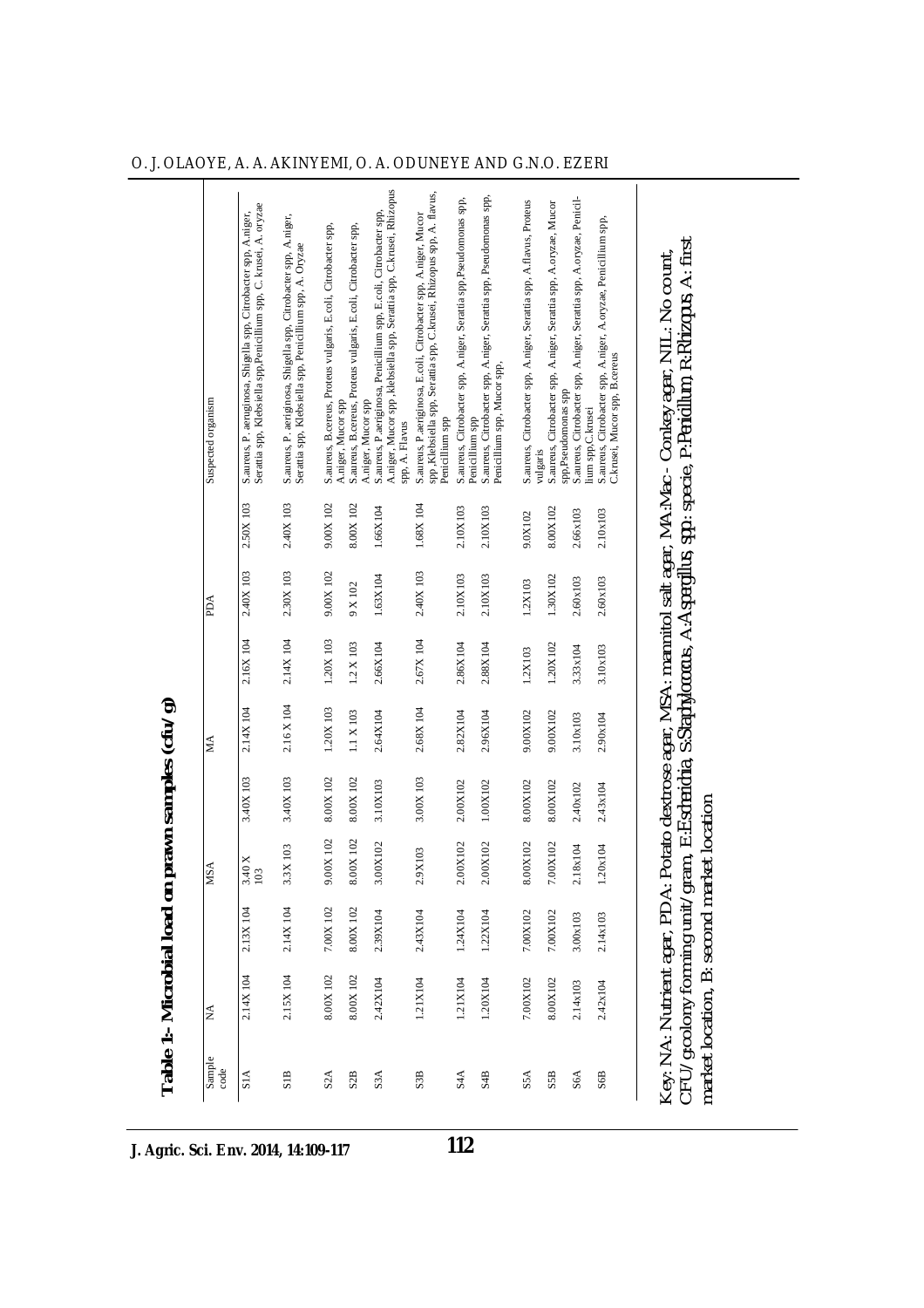Though, location 3 had a higher bacterial load as compared with location 1 but there was no significant difference between the bacterial loads of the samples from the two locations. Similarly, location 3 (Lafenwa) had the highest load of fungi (32.89%), followed by samples from location 2 (Iberekodo 22.09%), samples from 4 had the least fungi load.

Bacteria from nine different genera were isolated and identified from the prawn samples obtained from the 6 market locations in Abeokuta (Tables 1 & 2). *Staphylococcus aureus* and *Citrobacter spp*. (Figure 1) dominated the samples (22.22% each) this is a confirmation of the work of (Okonta and Ekelemu, 2005) who reported *Staphylococcus* as one of the predominant micro-organisms affecting smoked fish and causing their spoilage, *Bacillus cereus* (3.70%) occurred least in the samples. *Bacillus* is the normal microbial flora of the fish and are not initially harmful, as they help in preventing the invasion of the fish flesh by other micro -organisms but may become pathogenic as a result of poor handling, poor hygiene and delayed processing and preservation of the prawn after harvest, other bacteria species occurred sparingly. The presence of *Staphylococci* is usually indicative of contamination from the skin, mouth or nose of food handlers (Jimoh *et al.*, 2009). Inadequately cleaned equipment or raw animal products may also be a source of contamination. The presence of large numbers of bacteria in the collected samples in the study areas was a good indication of poor hygiene and temperature control.

The presence of substantial numbers of *E. coli* in foods suggest a general lack of cleanliness in handling and improper storage. *Bacilli* spp. was only isolated from prawn samples from locations 2 and 6. It is

a gram-positive, obligate aerobe rod shaped, endospore forming bacteria (Todar, 2008). Two *Bacillus* spp. are considered medically significant*; B. anthracis* which causes anthrax and *B. coagulase* also causes food spoilage. Colonially, they are large, spreading and irregularly shaped. When viewed under microscope, they appear as rods with a bulge which contains the endospore (Martinko, 2005).

Among the fungal isolates, *Aspergillus niger* had the highest percentage of occurrence of 31.03%, while *Rhizopus* specie had the least percentage of occurrence of 6.90% (Figure 2). Other fungi family: *Penicillium* (20.69%), *Aspergillus oryzae* (13.79%), *Aspergillus flavus*  (6.90%), *Mucor spp.* (20.69%) occurred sparingly in the samples. Only one class of yeast (*Candida krusei*) was isolated and identified from the samples. The presence of microorganisms in these samples might be the result of contamination during sales or unhygienic handling of the prawns by the sellers who display the products in the open market places without covering them. In a similar study conducted by (Edema and Agbon, 2010), on the significance of fungi associated with smoked-cured *Ethmalosa fimbriata* and *Clarias gariepinus*, it was observed that the nutrient value of these smoked cured fish is not significantly diminished by the smoking process but that the economic value may be determined by the quality of the fish presented for sale.

Location 3 (Lafenwa) had the highest load of fungi (32.89%), followed by samples from location 2 (Iberekodo: 22.09%), then samples from 4 had the least fungi load. It was also observed in this study that the presence of fungi particularly aflatoxigenic moulds in these fish species is very significant from a food safety point.

**J. Agric. Sci. Env. 2014, 14:109-117 113**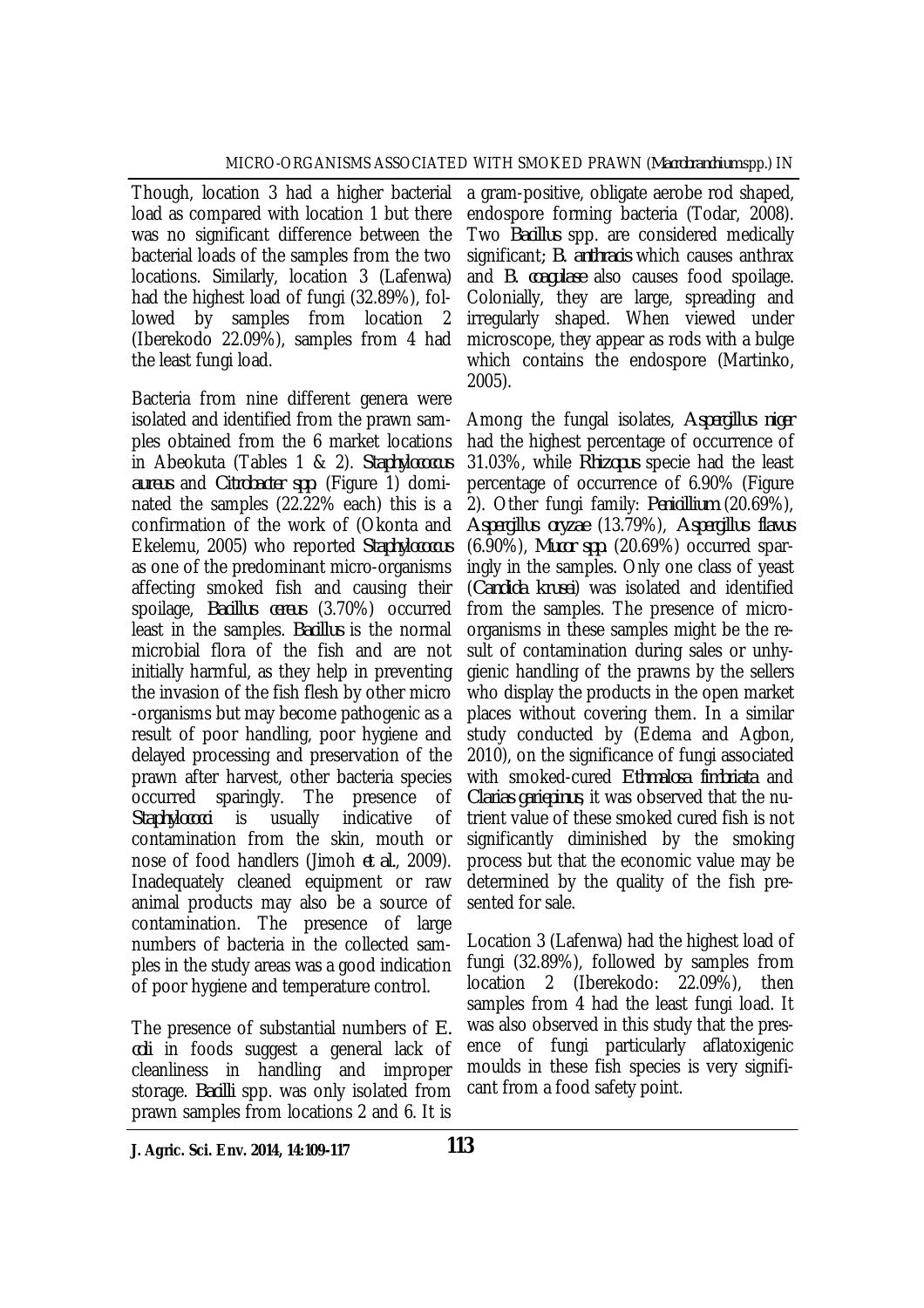### **Table 2: Morphological, biochemical and tentative identification of bacteria from prawn samples**

| Gram<br>reaction | Citrate<br>utiliza-<br>tion test | Catalase<br>test         | Coaqulase<br>test        | Motil-<br>ity test | In-<br>dole<br>test      | Glucose | Lactose | Su-<br>crose | Suspected organisms    |
|------------------|----------------------------------|--------------------------|--------------------------|--------------------|--------------------------|---------|---------|--------------|------------------------|
| $+$              | $+$                              | $+$                      |                          |                    |                          | AG      | AG      | AG           | Staphylococcus aureus  |
|                  | $+$                              | $+$                      | $+$                      | $+$                | $\overline{\phantom{a}}$ | AG      | ٠       | ٠            | Pseudomonas aeruginosa |
|                  |                                  | $^{+}$                   | $\overline{\phantom{a}}$ |                    | $\overline{\phantom{0}}$ | A       | A       | A            | Shigella spp           |
|                  | $+$                              | $+$                      | $\overline{\phantom{a}}$ | $+$                | ٠                        | AG      | ٠       | A            | Citrobacter spp        |
|                  | $+$                              | $\overline{\phantom{a}}$ | $\sim$                   |                    | $\overline{\phantom{0}}$ | AG      | $+$     | $^{+}$       | Klebsiella spp         |
| $^{+}$           | $+$                              | $+$                      | $\overline{\phantom{a}}$ |                    |                          |         | $+$     | $^{+}$       | Bacillus cereus        |
|                  |                                  | $+$                      | $\overline{\phantom{a}}$ | $+$                | $+$                      | AG      | AG      | AG           | Escherichia coli       |
|                  | $+$                              | $+$                      | $\overline{\phantom{a}}$ | $+$                |                          | AG      | ٠       | AG           | Proteus vulgaris       |
|                  |                                  |                          |                          | $+$                | ٠                        | AG      | ٠       | AG           | Serratia spp           |

**Figure 1: Percentages of occurrence of bacteria spp. present in the prawn samples**

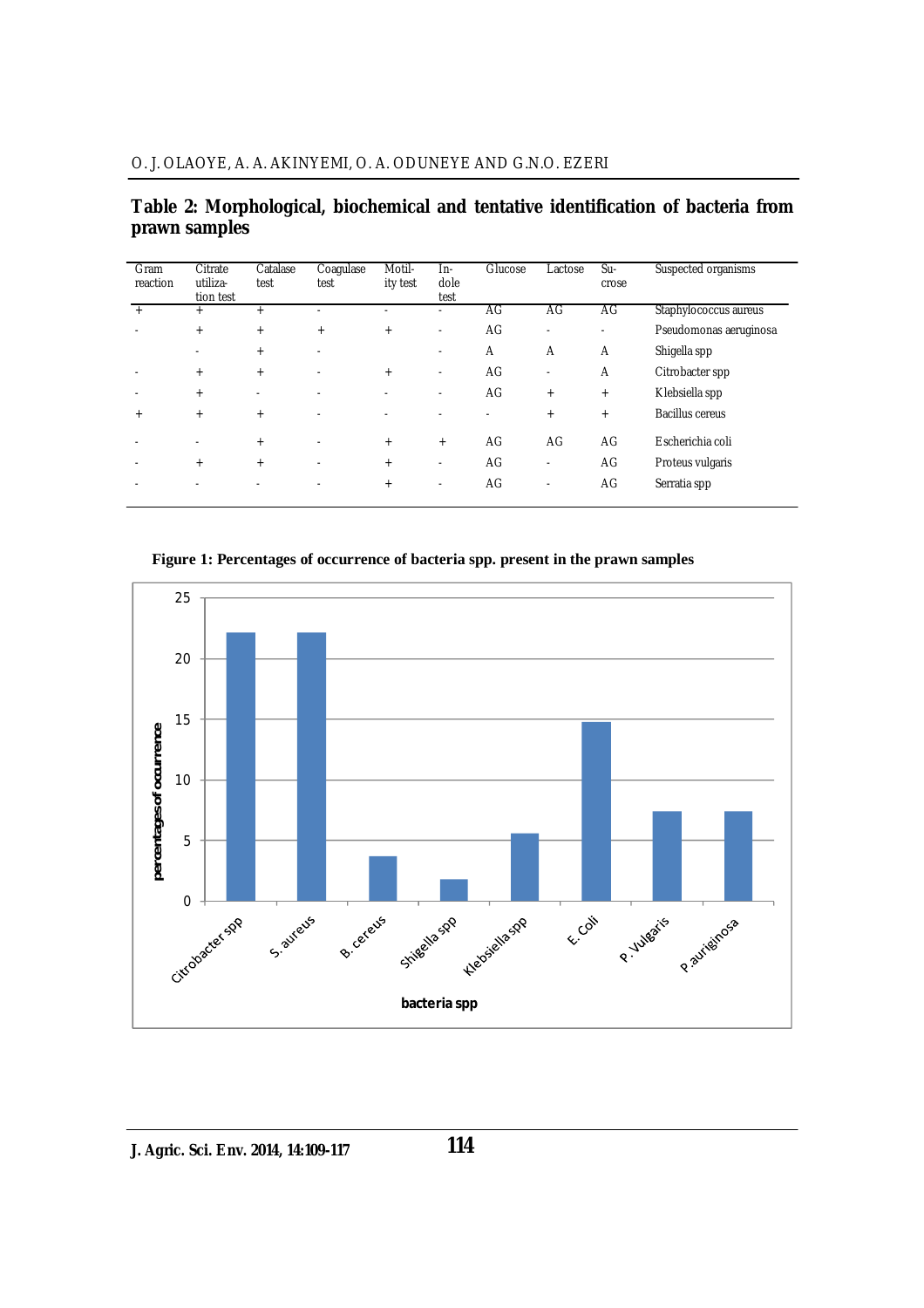|                                                                             | Suspected microorganisms                         | Aspergillus niger   | Penicillum spp   | Aspergillus oryzae | Rhizopus spp                     |                                                                                  |
|-----------------------------------------------------------------------------|--------------------------------------------------|---------------------|------------------|--------------------|----------------------------------|----------------------------------------------------------------------------------|
|                                                                             | septation Appearance<br>of special<br>structures | Foot cells          |                  |                    | Rhizoid                          |                                                                                  |
|                                                                             |                                                  | septate             | Septate          | Septate            | septate<br>mok<br>Nor            |                                                                                  |
|                                                                             | reproduc-<br>Type of<br>tion                     | Sexual              | Sexual           | Sexual             | Asexual                          |                                                                                  |
| Cultural and morphological characteristics of fungi isolated from the prawn | Type of myce-<br>lium                            | Conidiospore        | Conidiospore     | Conidiospore       | Sporogiospore                    | Figure 2: Percentage of occurrence of fungi species present in the prawn samples |
|                                                                             | Spore<br>colour                                  | Black               | Greenish<br>Blue | <b>Black</b>       | <b>Black</b>                     |                                                                                  |
|                                                                             | Eleva-<br>$t$ ion                                | Raised              | Raised           | Raised<br>Semi-    | Raised                           |                                                                                  |
| samples<br>Table 3:                                                         | Surface                                          |                     | Fluff            | Powdery            |                                  |                                                                                  |
|                                                                             | Shape                                            | Filamentous Powdery | Circular         | Circular           | Filamentous Cotton<br>Woven Mass |                                                                                  |



**J. Agric. Sci. Env. 2014, 14:109-117**

**115**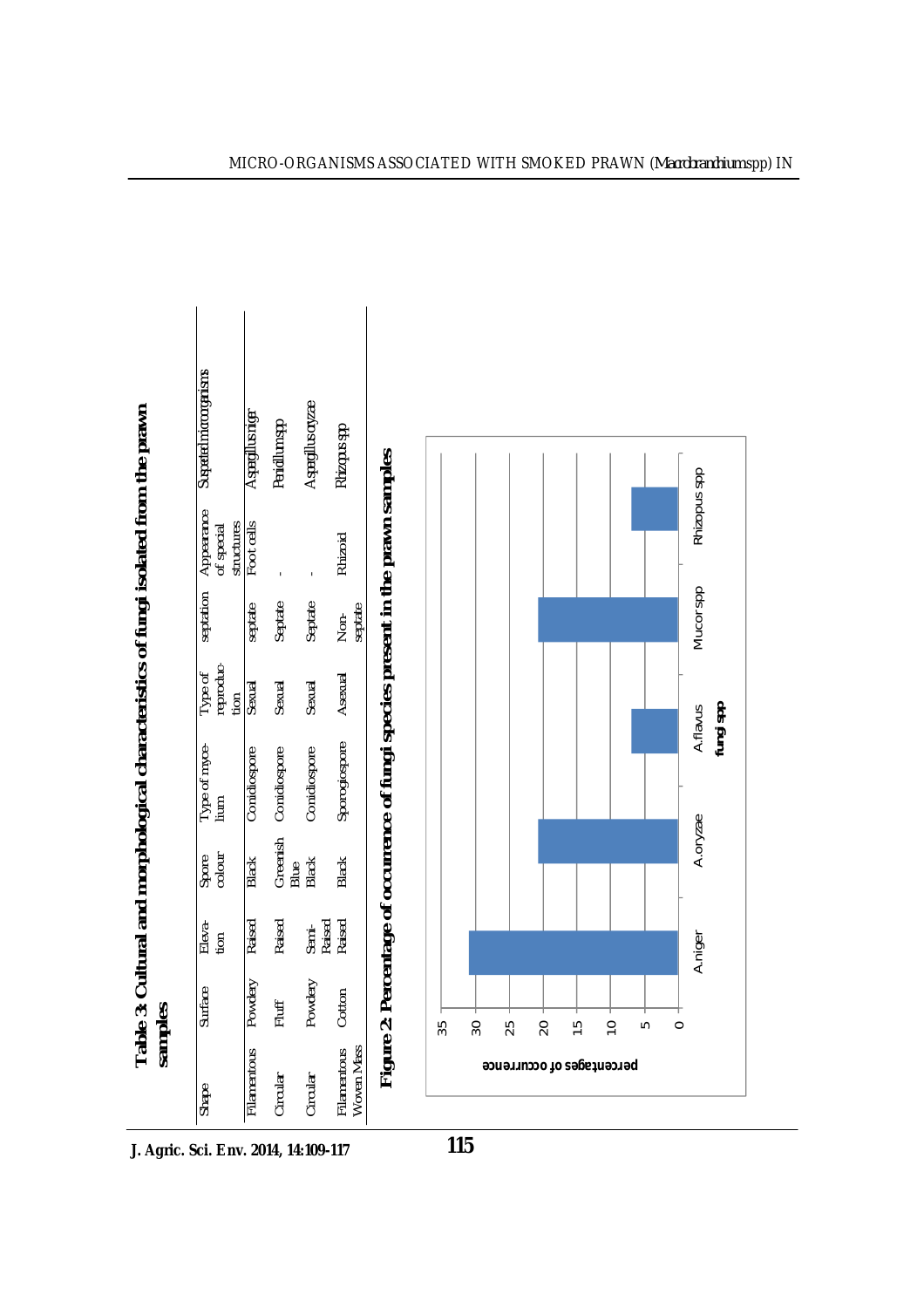#### **CONCLUSION**

In conclusion, Prawns which serves as an alternative source of animal protein cannot be banned from consumption based on its nutritional values; hence efforts should be made by relevant organizations on the formulation and enforcement of laws which would promote proper post-harvest technologies and good hygiene practice of prawns and other seafood products. Also, efforts should be geared towards awareness programs amongst food vendors about safe and hygienic practices and its importance to the health of man. Consumers also need to recognize that a healthy food means a healthy heart hence, prawns and other foods purchased from open markets should be processed further through washing and heating.

#### **RECOMMENDATIONS**

It is hereby recommended that

i. Smoked prawn packaging should be flyproof in order to prevent the invasion of microbial growth on the products;

ii. Proper handling, processing and preservation of the prawns and other sea foods must be ensured; and

Consumers of smoked prawns and other sea foods should clean wash and subject these products to further cooking or heating so as to destroy all heat labile microorganisms present.

### **REFERENCES**

**Cheesbrough, M. 2000.** District Laboratory Practice in Tropical Countries Part 2. Cambridge University Press, Cambridge. Pp. 47-54

**Chinivasagam, H.N., Bermner, H.A., Thrower, S.J., Nottingham, S.M. 1996.** Spoilage pattern of 5 species of Australian

Prawn; *Journal of Af. Food Prod tech*, 5(1): 25 -50.

**Daramola, J.A., Fasakin, E.A., Adeparusi, E.O. 2007.** Changes in Physicochemical and Sensory Characteristics of Smoke-Dried Fish Species Stored at Ambient Temperature. *African Journal of Food Agriculture Nutrition and Development,* 7: 6

**Edema, M.O., Agbon, A.O. 2010.** Significance of fungi associated with smoke cured *Etmalosa fimbriata* and *Clarias gariepinus*. *Journal of Food Processing and Preservation.* 34: 355-363.

**Fawole, M.O., Oso, B.A. 2001.** Laboratory manual in Microbiology. 1st edition, Spectrum books Ltd. Ibadan, Nigeria, ISBN: 978- 246-032-X

**Federal Government of Nigeria 'FGN'** 

**1997.** *Federal Government of Nigeria Annual Abstract of Statistics*; FOS, Abuja, Nigeria. 477p.

**Federal Ministry of Agriculture 'FMA' 1997.** Federal Ministry of Agriculture: *Annual Agricultural Statistics*, PRSD, Abuja, Nigeria. 66p.

**Ibrahim, S., Rahma, M. A. 2009.** Isolation and Identification of Fungi associated with date Fruits (*Phoenix dactylifera*, Linn.) sold at Bayero University, Kano, Nigeria. *Bayero Journal of Pure and Applied Sciences,* 2(2): 127 – 130.

**Ita, E.O., Sado, E.K., Balogun, J.K., Pandogari, A., Ibitoye, B.A. 1984.** "Inventory survey of Nigeria Inland water and their fisheries resources." A preliminary checklist on Inland water bodies in Nigeria with special reference to ponds, lakes, reservoir and major rivers, Kanji Lake Research Institute

**J. Agric. Sci. Env. 2014, 14:109-117 116**